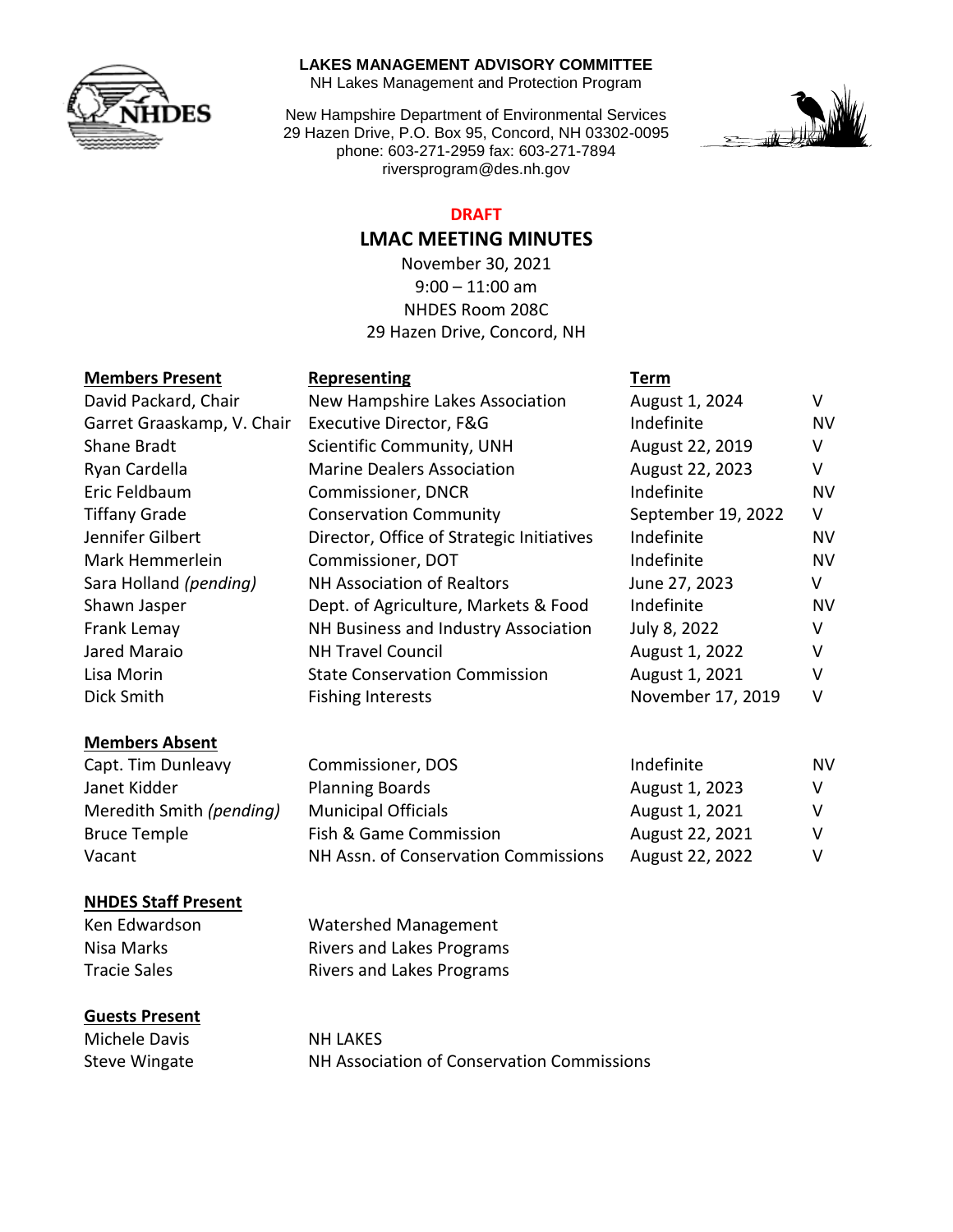#### **I. Welcome, Introductions and Brief Announcements**

Chair David Packard called the meeting to order at 9:00 am. Chair Packard conducted a roll call of LMAC members, invited any guests to introduce themselves, and welcomed all present.

- 1) Mark Sanborn, the new NHDES Asst. Commissioner, is native to NH and has a background in public policy. Most of his career has been at federal agencies, NHDOT, and the former Office of Strategic Initiatives. He brings interest in offshore wind and transportation policy. Allocating ARPA funds and other federal dollars are a priority for the administration.
- 2) Ryan Cardella, the new representative for the Marine Trades, is part of a family business with nine locations in New England that is trying to grow lake-related businesses. He is also on the board of the Lakes Region Tourism Assoc.
- 3) Nisa Marks, the new Rivers and Lakes Program Assistant, has a background in biology and politics and is on the board of NH Audubon. She lives in Henniker.
- 4) Sara Holland has been nominated to represent the New Hampshire Association of Realtors. She is their vice chair for policy and works to bring the perspective of property owners to the state legislature. She has been in New Hampshire for 40 years and resides in Plymouth.
- 5) Steve Wingate has been nominated by the New Hampshire Association of Conservation Commissions. He first summered on Lake Winnipesaukee in 1947 and inherited his family's property there. He is a retired forester with experience managing watersheds.

# **II. Lakes Contaminants Assessments**

1) **PFAS fish consumption advisories**: Ken Edwardson, Senior Scientist in the NHDES Watershed Management Bureau, presented the results of fish sampling done in 2020 to learn about the concentrations of 34 PFAS compounds in fish from southern New Hampshire waterbodies. Results were used to determine if there is cause for human health concern. Samples focused on small mouth bass and yellow perch, which are species likely to be consumed by recreational fishers. Sampled waterbodies were mostly in the southern tier of the state where there are known sources of PFAS. Highland and Armington lakes were used as controls. The PFAS compounds tested were those with reference levels for human health.

Most PFAS forms were nondetectable in sediments and nondetectable or at low levels in the water column at most lakes, meaning there is not concern for exposure by skin contact (swimming) or accidental ingestion. Ten PFAS compounds were detected in fish tissue. PFOA, PFNA, PFHxS levels were not high enough to generate human health concerns. However, PFOS was detected in every sample, consistent with findings elsewhere in the country. There were no clear differences between the two sampled species. Unlike mercury which builds up over time, there seems to be an equilibrium PFOS level in fish.

NHDES issued fish consumption advisories on Nov. 4 for five waterbodies where the maximum amount of fish deemed safe to eat due to PFAS was less than the amount deemed safe to eat because of mercury contamination.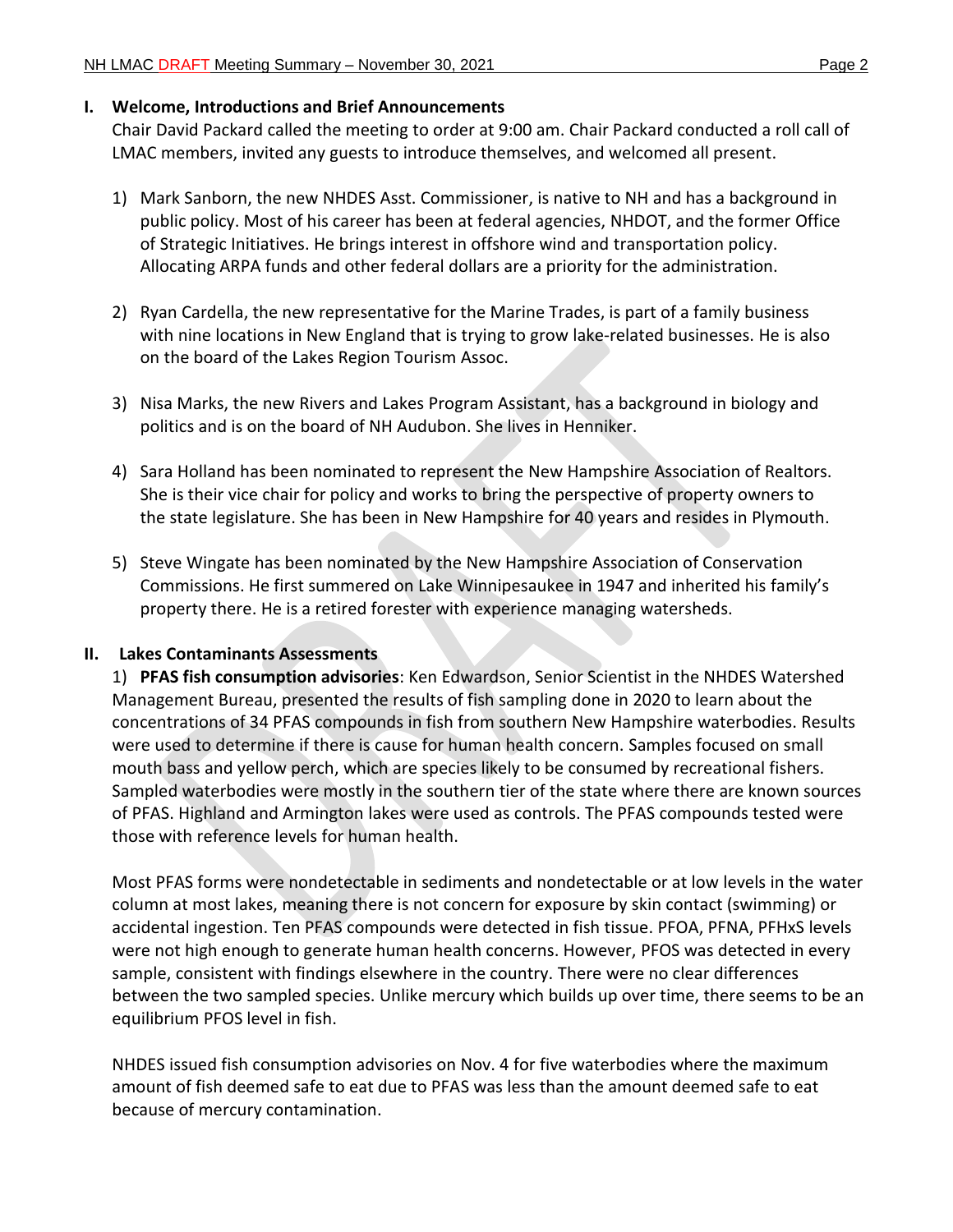The study did not analyze for other contaminants and represents a small sample size. Results are not generalizable to all NH lakes and more data are needed elsewhere in the state. There are still many unknowns about total PFAS load, and much is unknown about PFAS accumulation in humans. The NHDES report [on PFAS in fish tissue](https://www4.des.state.nh.us/nh-pfas-investigation/?p=1405) is available online.

Mark asked about the likely sources of PFOS, and about next steps. Ken described that there are many potential sources, from bathing suits to runoff. All new NPDES permits have quarterly PFAS sampling. Right now there are no surface water quality standards for PFAS. NHDES lacks staff to sample more broadly, but is looking for funding to sample more fish and are considering obtaining targeted fish samples from the public. Dave suggested coordinating with Fish and Game to get fish from fishing derbies.

2) **Loon egg monitoring: Squam Lake and beyond** - Tiffany Grade presented a summary of the Loon Preservation Committee's (LPC) statewide egg contaminants report, published last week. They tested for PFAS, PCBs, flame retardants and organochlorine pesticides in inviable loon eggs, which is expensive. To date they have tested 81 eggs from 24 lakes, with a majority coming from Squam Lake. All contaminants classes were present in all eggs tested. In more than 60% of eggs contaminants levels exceeded levels shown to have effects in other species; however, effects to loons are unknown. LPC found certain lakes had concerning levels of certain compounds: Squam (PCBs, flame retardants), Canobie and Arlington Mill (PFAS), and Francis and Merrymeeting (PCBs). The report includes recommendations for expanded contaminants testing in higher trophic level species. They hope the report will support advocating for NHDES funding to expand contaminants testing in higher trophic level wildlife. The report is available on LPC's [website.](https://loon.org/eggreport/)

# **III. Consent Agenda**

- 1) A motion made by Frank and seconded by Tiffany to accept the April 1, 2021 Draft LMAC Meeting Minutes passed by unanimous voice vote.
- 2) Tracie provided notice of Surplus Land Disposals not near any lake, following LMAC policy:
	- a) DOT SLR Concord Stickney Ave
	- b) DOT SLR Boscawen Railroad
	- c) DOT SLR Enfield RailTrail
	- d) CORD SLR 21-004 Campton-Thornton
	- e) DOT SLR Conway Eastman Road
- **IV. Surplus Land Review:** CORD SLR 21-003 Laconia. Tracie notified Dave of the project on May 25. He decided not to convene a meeting of the LMAC as the transfer would not affect lakes or access.
- **V. Elections of Chair and Co-chair**: Dave made the motion to reelect Dave as Chair and Garret as Vice Chair. No other nominations were forwarded. The motion passed by unanimous voice vote.
- **VI. Remote meeting status**: Tracie described that public bodies subject to the provisions of the Rightto-Know act must have an in-person quorum and can no longer meet remotely. Meetings must meet pre-COVID-19 requirements. Providing that an in-person quorum is met, additional voting members can join remotely by phone, if requested of staff in advance.
- **VII. Future agenda items**: Dave provided an introduction to several potential agenda items: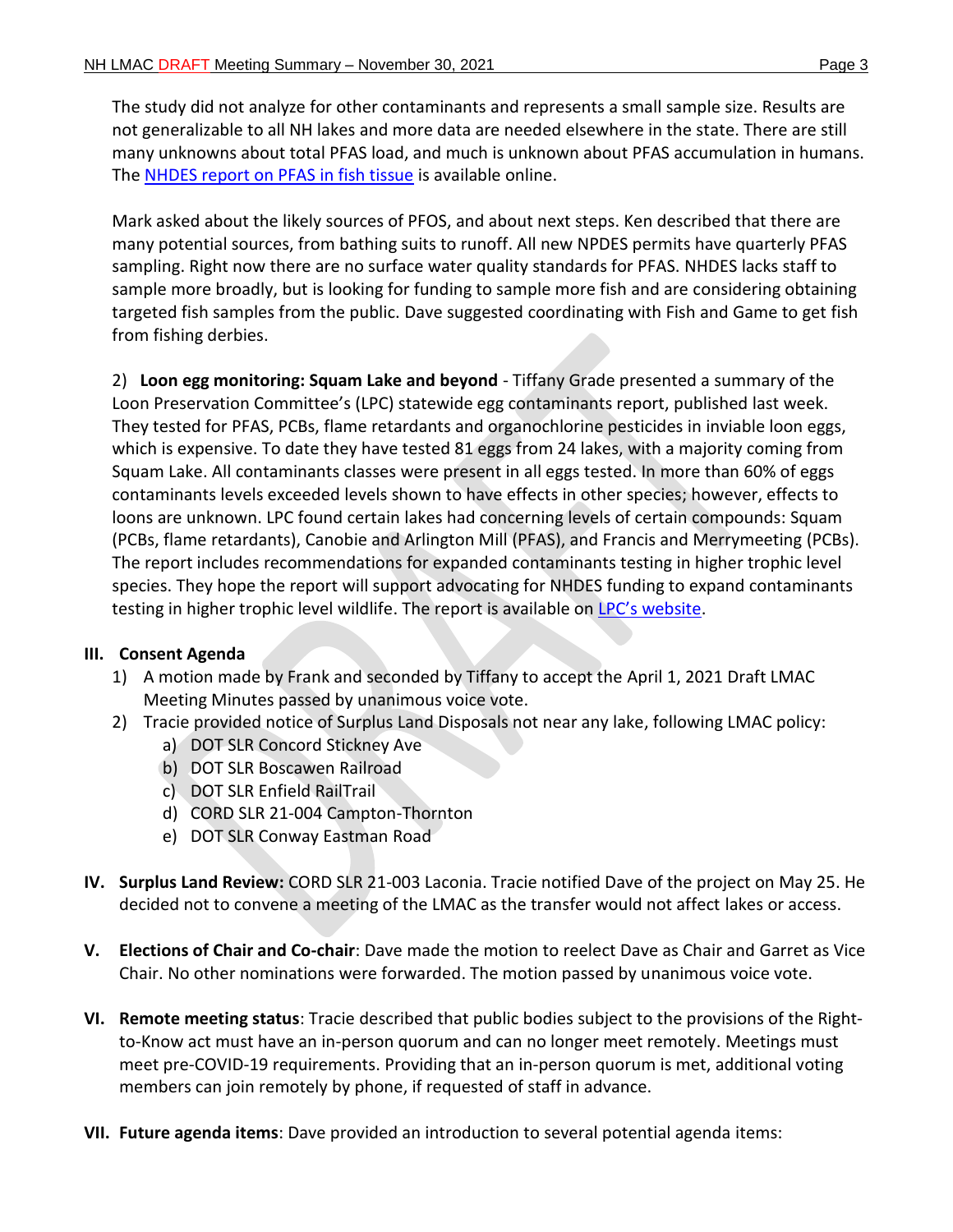- 1) **Public trust doctrine/public access**: Dave provided as a matter of information the public trust document adopted by the LMAC in 2010. Tracie described that it was developed by staff but that the appendix was never written because the lakes program budget was abolished in 2011. Tracie finds the document a useful reference for calls from public with concerns about public waterbodies without public access.
- 2) **Public access/Public Waters Access Advisory Board (PWAAB)** Garret described that Fish and Game has taken advisory information from PWAAB since 1993, when the statewide public boat access program was created. PWAAB was originally charged with studying access to lakes, which has been completed, and now looks at rivers and the 120 roads to public waters that were established by petition as access to lakes in 1930s-70s. PWAAB will also be looking at beach access. The Department of Natural and Cultural Resources has not opened a new state beach in 20+ years and Fish and Game has not purchased a property to expand boating access in nine years. The inventory of access points is stagnant and current sites are cumulatively over capacity for parking.

Lisa asked about lake carrying capacities for recreation. Garret responded that it has not been looked at systematically, though Connecticut has a way to assess capacity. Ryan referenced that emergency response is an issue with insufficient public access points.

- 3) **Drought/flood response** Dave expressed interest in getting a response from NHDES about what the state will be doing to address increased occurrence of droughts and floods. He would like to see a more strategic preparedness response rather than just emergency response. Jennifer is the state floodplain management coordinator and offered assistance.
- 4) **Other ideas from membership** Dave mentioned non-motorized boat registrations, which is the subject of a 2022 LSR. Dick mentioned that Fish and Game gets \$5 per boat, for total of half a million dollars, which is not sufficient to acquire or develop land for access. Garret clarified the \$5 is in statute, so does not account for inflation. Dick and Ryan mentioned that nonmotorized users still require public resources such as access or emergency rescue. Eric manages federal Land and Water Conservation Fund (LWCF) money for the state, which is a 50-50 match program for properties intended for public use.

# **VIII. Lake-related Legislation**

- 1) Present and Discuss 2021 Legislative Outcomes: Dave gave an overview of the outcomes for each bill the LMAC took a position on in 2021, available in the linked spreadsheet.
- 2) Present and Discuss 2022 LSRs and bills: Dave postponed voting on legislation until January, and asked Nisa to give an overview of each bill for which there was language available: HB1014, HB1042, HB1066, HB1071, HB1073, HB1167, HB1220, and HB1227. Members provided additional comments on several of those:
	- HB1066: Shane commented that there is not a national strategy on cyanobacteria, meaning activity is largely state by state or town by town, and that having a coordinated approach, as proposed in this bill, would greatly help.
	- HB1071: Ryan said that Marine Trades Association supports the 250' from shore requirement for wakesurfing.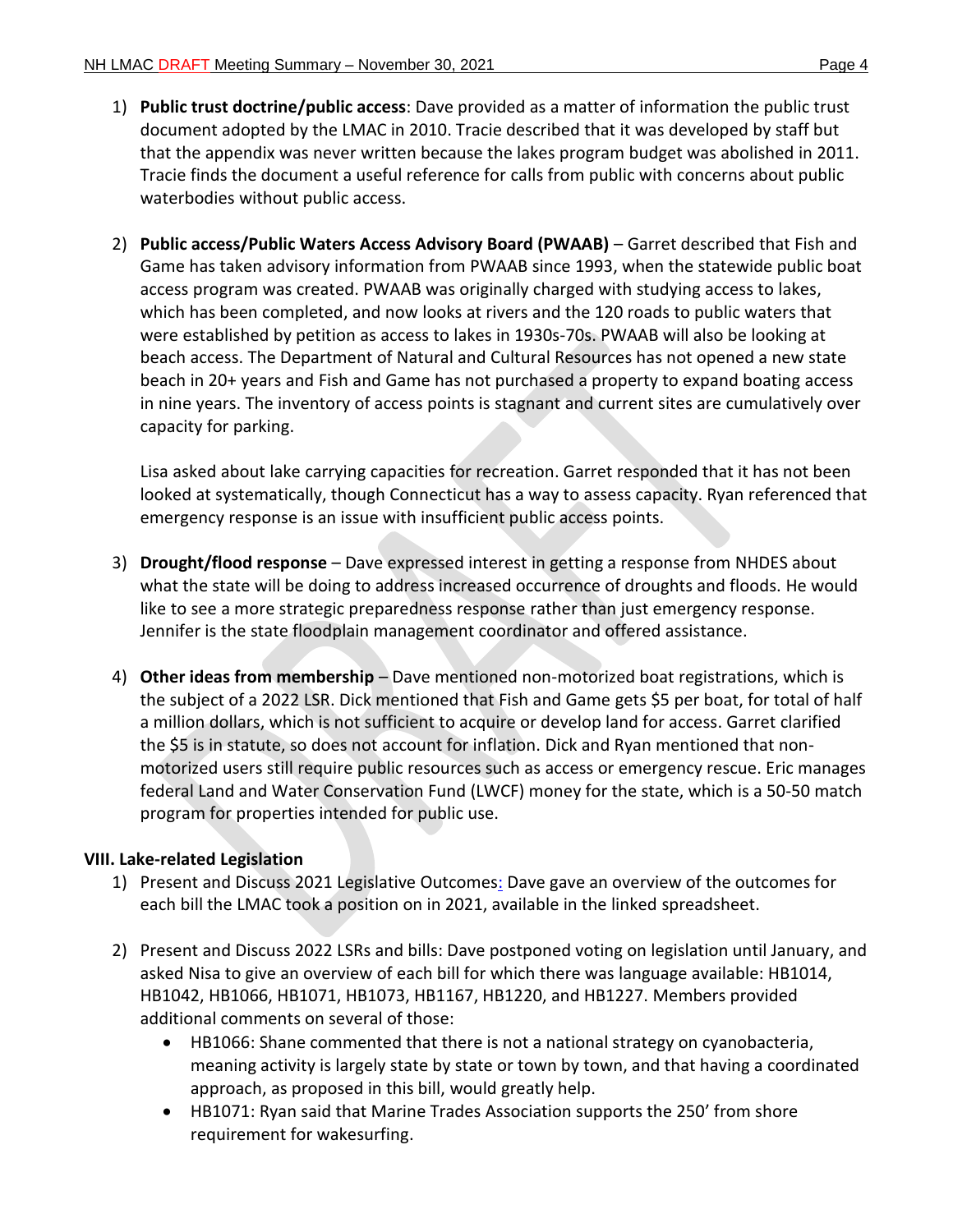- HB1167 (PFAS): Mark expressed concern about legislating water quality standards. Tracie said NHDES generally prefers legislation that enables rulemaking.
- HB1227 (prime wetlands): Mark explained DOT's reasons for seeking an exclusion from prime wetlands for DOT rights of way. He said that the 1990 tax maps that towns use to designated prime wetlands are often incorrect and that DOT feels there is a sovereign immunity issue when towns dictate to state and federal transportation authorities.

Members discussed several LSRs where they had additional information:

- LSR 2033 (speed limits on Lake Winnipesaukee): Lisa described that it was unclear if the issues were generally felt in all areas of Lake Winnipesaukee. Ryan said that the Marine Trades generally support having speed limits at night. They hope the legislation would allow them to resume fishing tournaments and the use of racing boats. Dick described a conversation with Tim Dunleavy where Tim said that speed limits have not made a difference in safety statistics but is costly for marine patrol in training and obtaining radar units. Lisa expressed that many of the environmental organizations and lake associations are concerned primarily about erosion, turbidity, sedimentation and having a source of funding for repairing damage from larger wakes. Ryan pointed out that spending is going to enforcement, rather than these other issues.
- LSR2206 (non-motorized boat donations): Garret mentioned that the Fish and Game Department is working with Rep. Goley on the bill's language.
- LSR2473: Tracie described that Big and Little Pea Porridge Ponds are connected. Little Pea Porridge Pond is downstream and has a dam, which affects lake levels in Big Pea Porridge Pond. Residents on Big Pea Porridge Pond are seeking more control over water levels. The dam would not be a state dam.
- LSR 2705: Tracie described the bill would add the Manchester segment of the Merrimack River into the Rivers Management and Protection Program. The bill bypasses the public and grassroots processes currently required in statute.
- LSR 2912: Eric said that the LSR title has changed to focus on broadband infrastructure funding. The group decided to remove the bill as not relevant.
- LSR 3093: Tracie said staff was tracking this LSR in case it relates to surplus land disposals. Nothing further is known about it at this time.

Staff are tracking additional LSRs of potential interest, but about which nothing is known at this time: 2494, 2822, 2884, 3050, 3056, 3101. Dave asked members to forward to staff any other bills or LSRs that their organizations are tracking.

3) Present and Discuss Draft Revised LMAC Standing Legislative Positions: Dave presented a draft of revisions to the LMAC's standing positions, which enable the chair and vice chair to prepare testimony without calling a meeting to discuss it.

Ryan Cardella motioned to accept the revised Standing Legislative Positions as presented. Second by Frank Lemay. Dave Packard invited discussion.

Tracie presented a technical correction that RSA 483-A created the LMPP and recommended striking the reference to section 6. Dave accepted the recommendation.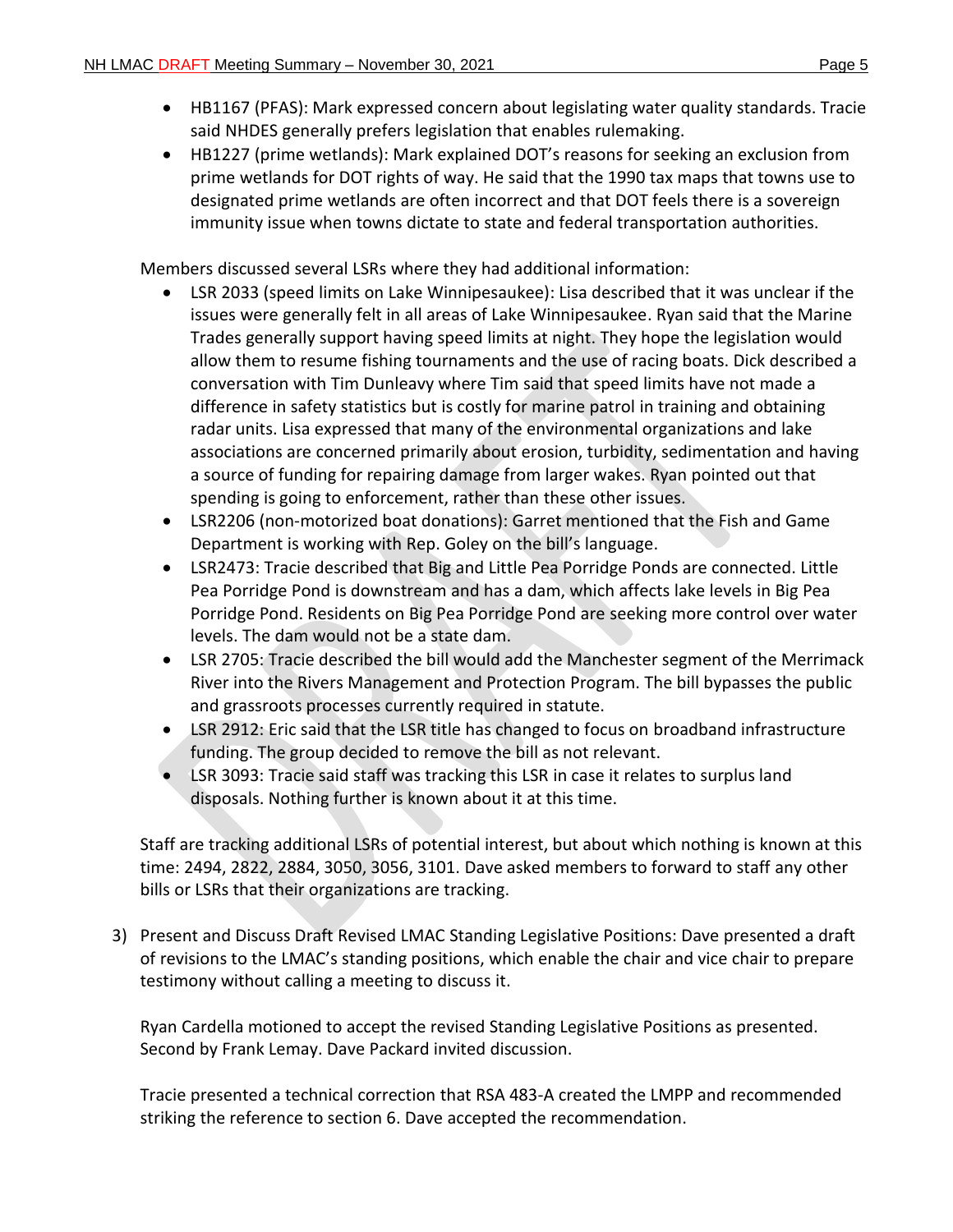Tracie expressed concern that the bullet enabling the subcommittee to act on bills that support the "uses and values that lakes provide" is too broad, because the members of LMAC provide diverse perspectives about what protects those values. Dave asked for all in favor of keeping the language. The body voted unanimously to strike the language.

Tracie commented that the two bullets supporting enforcement do not make sense, because bills define the statute and rules, not enforce them. The committee discussed several possible revisions. Garret suggested adding "existing" between state and surface water, as a way to set a benchmark that the body agrees on. Dave suggested removing "enforcement of" and add "existing" in both bullets. The body voted unanimously to make those changes.

To the bullet referencing supporting bills that "improve water quality," Tracie suggested adding "in lakes." Lisa and Shane described technical difficulties is defining the boundaries of that. Dave suggested that rivers issues affect lakes and so did not see the need to add the language. Garret said there hasn't been problems so far with existing standing positions without the language. Dave asked for a vote in favor of maintaining the current proposed language, without addition of "lakes." The body voted unanimously in support.

Dave asked for a vote to adopt the revised standing positions, including the changes supported above. The body voted unanimously in support.

4) Present and Discuss Draft Revised LMAC Policy and Legislation Subcommittee: Dave described key changes in the document, and opened the floor to discussion.

The document references posting legislative testimonies on the LMAC forum. Tracie described that the LMAC forum will be taken down at some point because of a decision by DoIT, and that this document would have to be altered, since there will no longer be a forum site. Staff does not yet know how the replacement will work. Dave elected to keep the language.

Tracie recommended changing the maximum number of voting subcommittee members from six to five in order to avoid triggering quorum. No opposition to that change was expressed.

Tiffany mentioned a technical correction that RSA 483-A created the LMPP and recommended striking the reference to section 6.

Dick Smith moved to accept with the changes in the number of voting members and the statutory reference. Ryan Cardella seconded the motion, which passed unanimously.

# **IX. LMPP Updates**

1) Nippo Lake Management for Control of Cyanobacteria: Tracie said that the aluminum treatment presented at the LMAC's April meeting happened as described. The pH stayed within water quality standards during treatment. Aluminum concentrations exceeded chronic standards during treatment but dropped quickly and met water quality standards by mid-July. Aluminum concentrations never exceeded the acute standard. Water clarity historically was 4 - 5', with less during blooms. Clarity has dramatically improved and is in the top  $90<sup>th</sup>$  percentile for all New Hampshire lakes. In response to a question from Shane, Tracie did not know if other lakes in the area had improved secchi disk depths at the same time as those observed in Nippo.